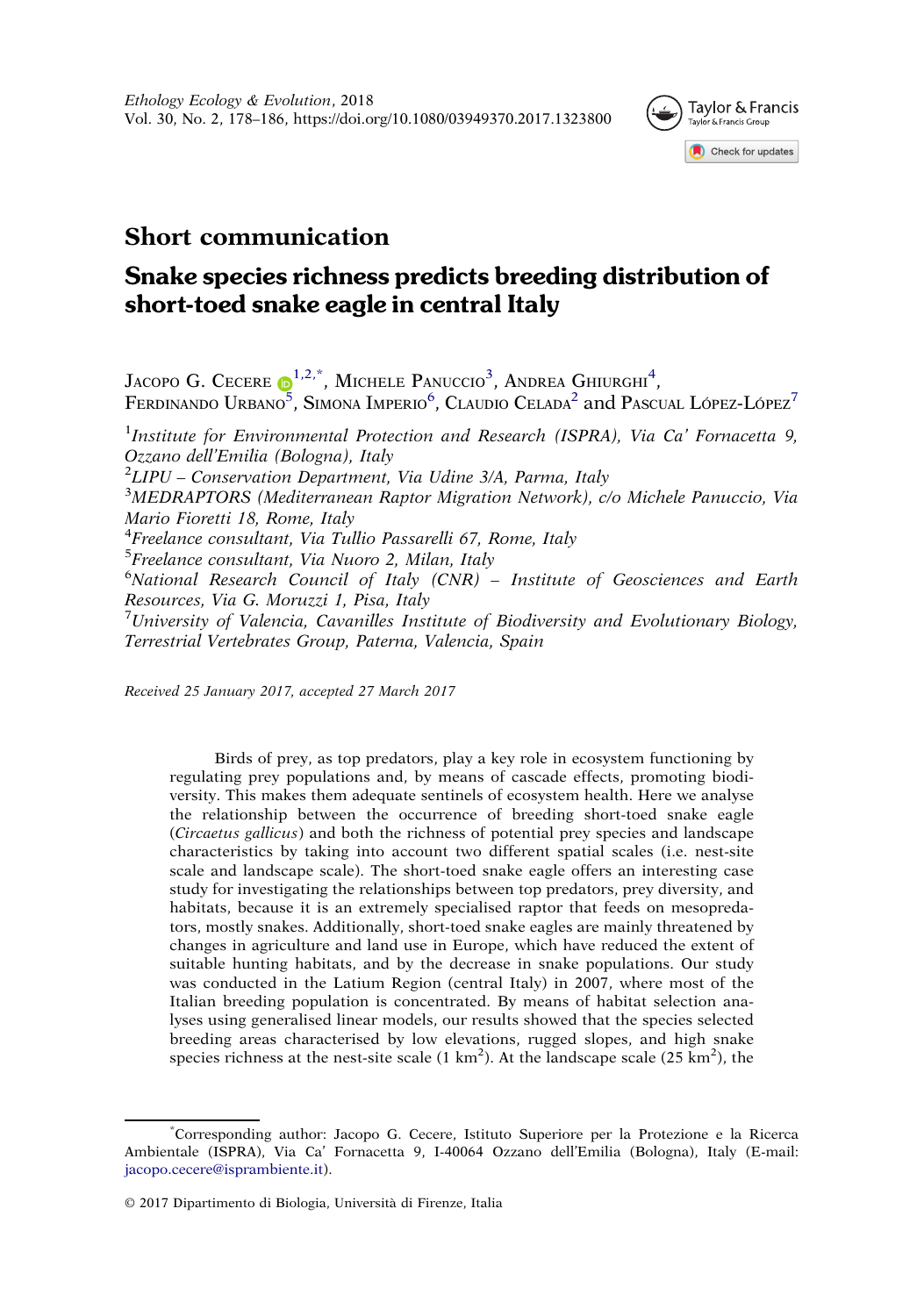best model showed that birds selected areas characterised by lower elevations for nesting, with a tendency towards intermediate values of wood cover and high snake species richness. Our study highlights the strong relationship between snake species richness and the occurrence of breeding eagles at both spatial scales, with optimal breeding sites located closer to hunting areas than expected by chance. This study provides further support for the role of short-toed snake eagles as sentinel species for Mediterranean habitats, and highlights the link between the location of nesting sites and the occurrence of human-modified landscapes characterised by high prey richness.

KEY WORDS: bird of prey, elevation, habitat selection, mesopredator, raptors, wood cover.

#### INTRODUCTION

<span id="page-1-8"></span><span id="page-1-5"></span>Birds of prey occupy a top position in the food web of most terrestrial habitats, which implies a high sensitivity of raptors to ecosystem dysfunction (Newton [1979\)](#page-7-0). Their vulnerability to environmental changes combined with their occurrence range often being linked to high habitat quality and ecosystem productivity (Sergio & Newton [2003\)](#page-7-1) lead conservationists to consider raptors sentinel and flagship species (Sergio et al. [2006,](#page-7-2) [2008](#page-7-3)). As top predators, raptors exert substantial top-down effects on lower trophic levels including regulating prey populations and, by means of cascade effects, promoting biodiversity (Sergio et al. [2014](#page-8-0)).

<span id="page-1-9"></span><span id="page-1-7"></span><span id="page-1-6"></span><span id="page-1-2"></span><span id="page-1-1"></span>The short-toed snake eagle (*Circaetus gallicus*) offers an interesting case study for investigating the relationships between top predators, prey diversity, and habitats. In fact, it specialises in feeding on mesopredators, mostly snakes (Amores & Franco [1981](#page-6-0); Bakaloudis et al. [1998](#page-6-1)), and requires heterogeneous landscapes with both open areas for catching prey and forests for nesting (Sánchez-Zapata & Calvo [1999\)](#page-7-4). In Europe, the short-toed snake eagle is mainly threatened by changes in agriculture and land use, which have reduced the extent of suitable hunting habitat, and by the reduction of snake populations due to increased cultivation of monocultures, hedge destruction, the use of pesticides, and the abandonment of traditional farmland and subsequent afforestation (BirdLife International [2015](#page-6-2)).

<span id="page-1-3"></span><span id="page-1-0"></span>In this study, we aim to analyse the link between the occurrence of breeding shorttoed snake eagle and both the richness of potential prey species and landscape characteristics by taking into account two different spatial scales (1 and 25 km<sup>2</sup>). The study focused on central Italy along the European–African flyway, where most of the Italian breeding population is concentrated (Agostini & Mellone [2008;](#page-6-3) Panuccio et al. [2012](#page-7-5)).

#### **METHODS**

#### Study area and breeding site survey

<span id="page-1-4"></span>The study is based on a large survey of breeding short-toed snake eagle carried out in the Latium Region (Italy) in 2007, whose methods and results are reported in Speranza and Cecere ([2008\)](#page-8-1), and which is partially reported by Ceccarelli and Ricci ([2007\)](#page-6-4). The survey identified and localised 40 nesting sites, defined as very small areas inside which an active nest, or adult short-toed snake eagles showing specific behaviours (e.g. adults carrying nesting material;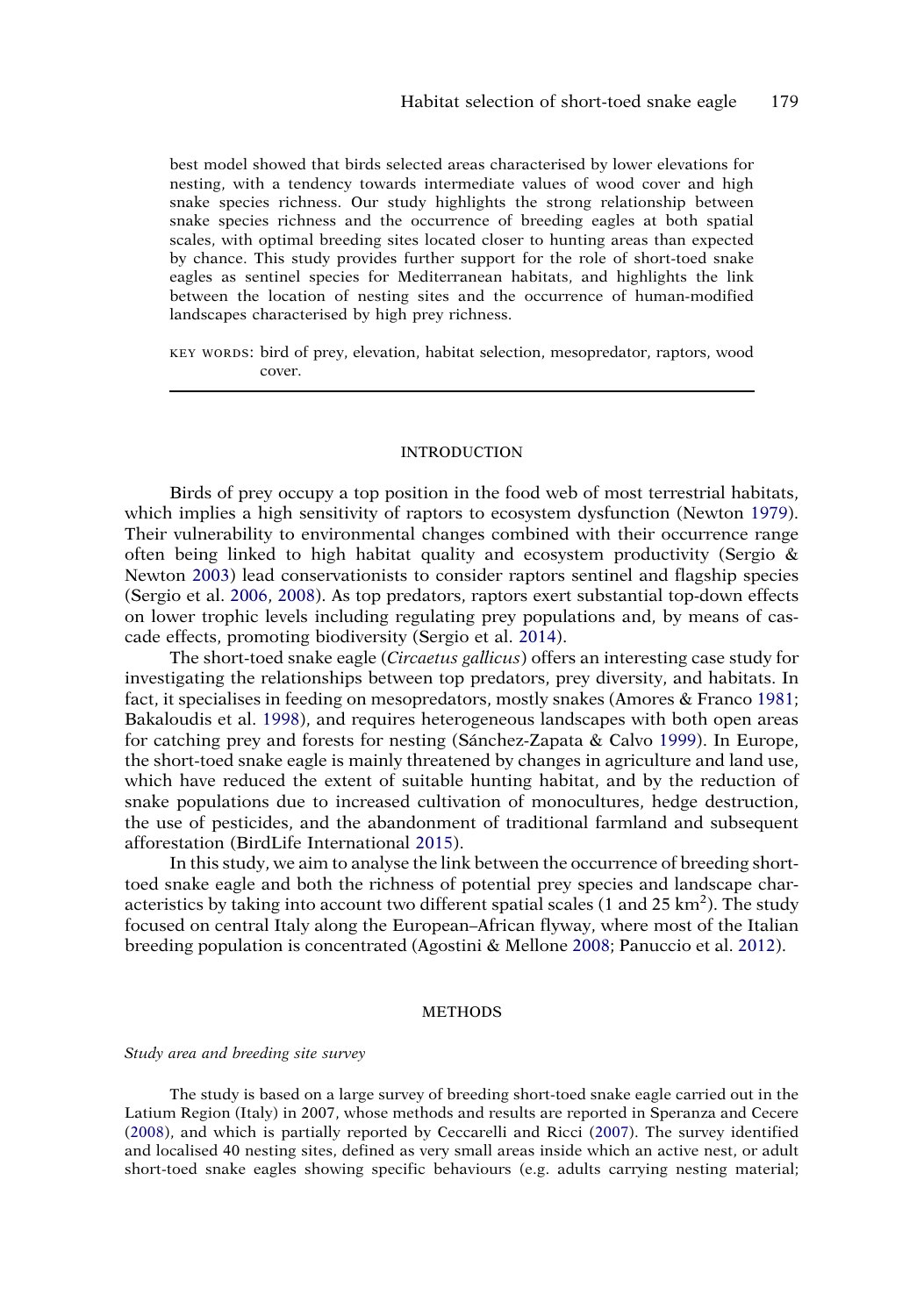copulation; displaying marked territoriality), has been observed, indicating a high probability of breeding. The Latium Region (17,203 km<sup>2</sup>) is located in west-central Italy. Nearly one fourth of the territory (23%) is constituted by flat areas below 100 m above sea level (asl), while 52% is hilly (100–600 m asl), but both are mainly characterised by Mediterranean vegetation. The remaining area (23%) is mountainous (over 600 m asl) with more continental vegetation (Blasi [1994\)](#page-6-5). Woods and forests cover 28.6% of the region, while agricultural land use represents 49.7% of the territory (Blasi [1994](#page-6-5)).

## <span id="page-2-1"></span>Environmental variables

<span id="page-2-3"></span>In addition to the 40 points of presence, we generated 40 random points (absence) within the borders of the Latium Region, while avoiding urban areas and bodies of water, using ESRI-ArcGIS 9.2. Around each point, we generated two square cells with different sizes: 1  $km^2$  for the nest-site scale and 25  $km^2$  for the landscape-level scale (López-López et al. [2006](#page-7-6)). All 160 cells (80 for each scale) were characterised by seven variables: (1) average "slope" and (2) average "elevation", obtained by a digital elevation model (DEM) 20 m raster re-classified by a grid with  $60 \times 60$  m pixel; random plots were coerced within the optimal elevation range known for the species (0–1600 m asl; values over this range are considered uncommon for the species, Cramp & Simmons [1980](#page-7-7)); (3) amount of "urban" and (4) "wood" habitats, obtained by re-classifying the CORINE Land Cover map for 2006 (class 1 and 3.1, respectively) by a grid with  $60 \times 60$  m pixel; (5) squared-transformed wood cover, "wood<sup>2</sup>", was entered to account for possible non-linear relationships, e.g. selection (or avoidance) of intermediate values; (6) "wood-edge", calculated as the sum of perimeters of wood patches was used as a proxy for ecotonal habitats; (7) predicted number of "snake" species obtained from the Regional Ecological Network raster (RER – Rete Ecologica Regionale, Scalisi et al. [2011](#page-7-8)) downloaded from [http://dati.lazio.it/geoserver/reteecologicalazio/wms?service=](http://dati.lazio.it/geoserver/reteecologicalazio/wms?service=WMS%26version=1.1.0%26request=GetCapabilities) [WMS&version=1.1.0&request=GetCapabilities](http://dati.lazio.it/geoserver/reteecologicalazio/wms?service=WMS%26version=1.1.0%26request=GetCapabilities). RER is a multilevel raster including species distribution models (SDM) for all the vertebrate species occurring in the Latium Region. Models for all nine snake species occurring in the region were validated by means of independent data sets of species occurrence. Since it is based on SDMs, the variable "snake" does not provide the actual number of snake species for a given spatial scale, but rather the predicted number of species. Even considering this limit, we have to acknowledge that RER is currently the best source of information on snake species occurrence at a regional scale.

<span id="page-2-7"></span>The amount of open area was indirectly included in the analyses, since it was highly negatively correlated with wood cover at both 1 km<sup>2</sup> (r = – 0.92) and 25 km<sup>2</sup> scales (r = – 0.73).

#### Data analysis

<span id="page-2-8"></span><span id="page-2-6"></span><span id="page-2-5"></span><span id="page-2-4"></span><span id="page-2-2"></span><span id="page-2-0"></span>Habitat selection was assessed using logistic generalised linear models (GLM) with the presence/absence of each cell treated as a dependent variable and the seven environmental variables treated as independent variables (see. e.g. López-López et al. [2006](#page-7-6) for similar methods). Akaike's information criterion (AIC) was used to select the best models ( $\triangle AIC \leq$ 2), which were then used to perform model averaging with their corresponding Akaike weights (Burnham & Anderson [2002\)](#page-6-6). To avoid problems with parameter estimations, we first checked for pair-wise correlations between variables (Zuur et al. [2007\)](#page-8-2). All analyses were performed in R ver. 3.3.2 (R Core Team [2016\)](#page-7-9) separately for 1 and 25  $km^2$  scales, using the "MuMIn" package (Barton [2013\)](#page-6-7) for model averaging. Final models were validated by means of the Area Under the Receiver Operating Characteristic Curve (AUC) using the "pROC" package for R (Robin et al. [2011](#page-7-10)).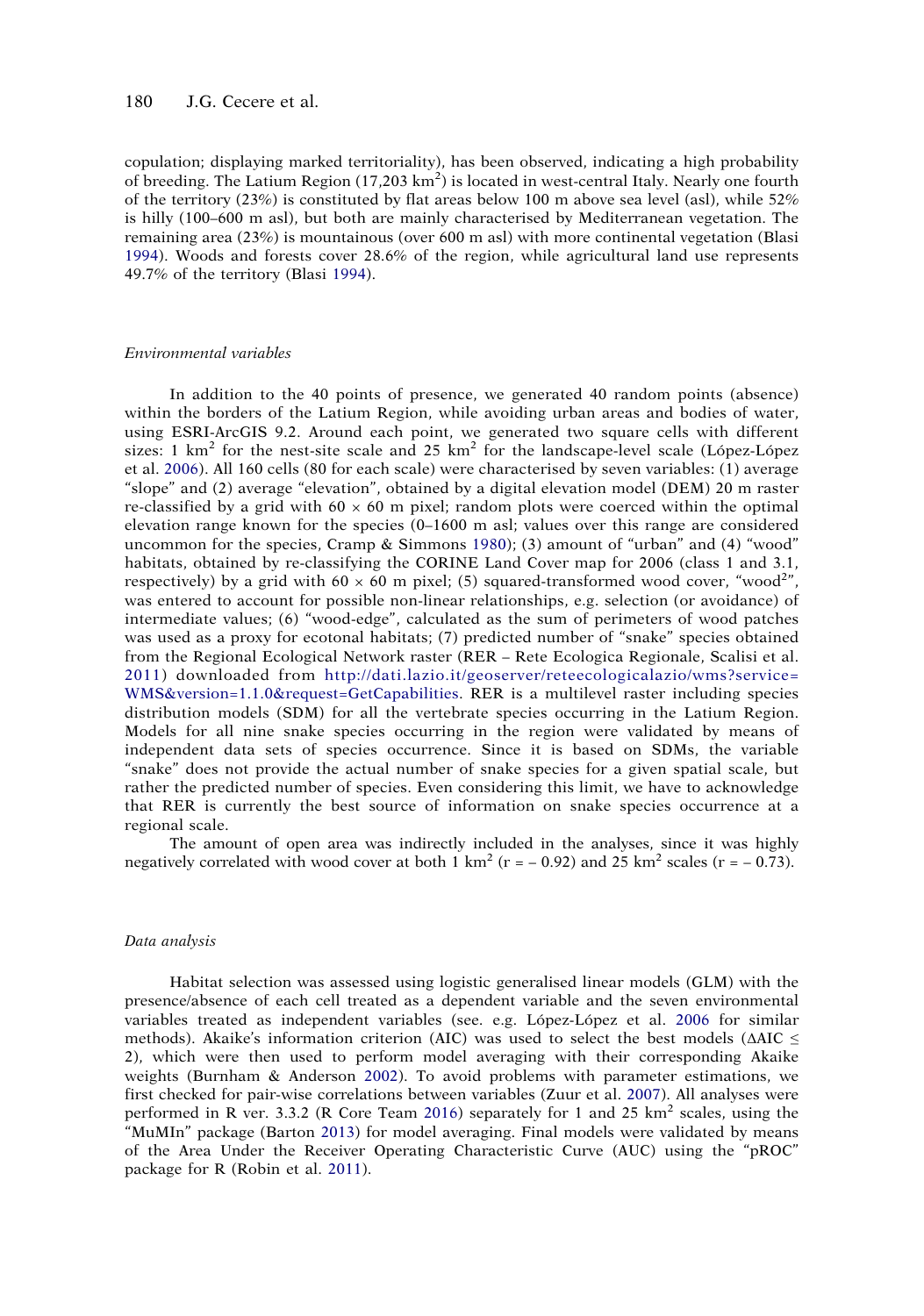Table 1.

<span id="page-3-0"></span>Best logistic regression models ( $\Delta AIC \leq 2$ ) at two spatial scales comparing occupied and a random sample of available locations.

| Scale             | Model                                                                    | AIC   | ΔAIC | $W_I$ |
|-------------------|--------------------------------------------------------------------------|-------|------|-------|
| $1 \text{ km}^2$  | Elevation + Slope + Snake                                                | 80.92 | 0.00 | 0.69  |
|                   | Elevation + Slope + Wood + Wood <sup>2</sup> + Wood-edge + Urban + Snake | 82.56 | 1.64 | 0.31  |
| $25 \text{ km}^2$ | Elevation + Wood + Wood <sup>2</sup> + Urban + Snake                     | 87.40 | 0.00 | 0.43  |
|                   | Elevation + Wood + Wood <sup>2</sup> + Wood-edge + Urban + Snake         | 88.09 | 0.69 | 0.31  |
|                   | Elevation + Wood + Wood <sup>2</sup> + Urban                             | 88.45 | 1.05 | 0.26  |

## **RESULTS**

<span id="page-3-2"></span>None of the environmental variables were highly correlated to each other at 1 km<sup>2</sup>, allowing us to include all of them in the GLMs. At the 25 km<sup>2</sup> scale, slope and elevation were highly correlated ( $r = -0.72$ ); we chose to enter elevation in the models since it has been found to predict the presence of the short-toed snake eagle at a larger scale (Panuccio et al. [2015\)](#page-7-11). The best models (ΔAIC < 2) for both spatial scales are shown in [Table 1.](#page-3-0) The final model at a nest-site scale  $(1 \text{ km}^2)$  showed that the species selected breeding areas characterised by lower elevations, higher slopes, and higher snake species richness ([Table 2;](#page-3-1) [Fig. 1](#page-4-0)). At a landscape scale (25 km<sup>2</sup>), the final

#### Table 2.

<span id="page-3-1"></span>Coefficient estimates of the final model, obtained by averaging the best-performing models (shown in [Table 1](#page-3-0)) with the corresponding Akaike weights separately at the two different spatial scales. Significant *P*-values ( $P < 0.05$ ) are highlighted in bold.

|                         |                   | Coefficient estimate                          | z value | $\boldsymbol{P}$ |
|-------------------------|-------------------|-----------------------------------------------|---------|------------------|
| 1 $km^2$ scale          | (Intercept)       | $-5.41 \pm 1.95$                              | 2.59    | 0.009            |
|                         | Elevation         | $-0.004 \pm 0.001$                            | 2.56    | 0.01             |
|                         | Slope             | $0.24 \pm 0.07$                               | 3.38    | ${}< 0.001$      |
|                         | Wood              | $-0.08 \pm 0.06$                              | 1.30    | 0.19             |
|                         | Wood <sup>2</sup> | $0.75 \times 10^{-3} \pm 0.61 \times 10^{-3}$ | 1.22    | 0.22             |
|                         | Wood-edge         | $0.03 \pm 0.05$                               | 0.66    | 0.50             |
|                         | Urban             | $-4.18 \pm 0.04$                              | 0.01    | 0.99             |
|                         | Snake             | $0.63 \pm 0.19$                               | 3.24    | 0.001            |
| $25 \text{ km}^2$ scale | (Intercept)       | $-4.43 \pm 2.93$                              | 1.49    | 0.14             |
|                         | Elevation         | $-0.003 \pm 0.001$                            | 1.99    | 0.046            |
|                         | Wood              | $0.22 \pm 0.11$                               | 1.96    | 0.05             |
|                         | Wood <sup>2</sup> | $-0.002 \pm 0.001$                            | 1.80    | 0.07             |
|                         | Wood-edge         | $-0.07 \pm 0.07$                              | 1.11    | 0.27             |
|                         | Urban             | $-0.17 \pm 0.12$                              | 1.37    | 0.17             |
|                         | Snake             | $0.32 \pm 0.18$                               | 1.72    | 0.09             |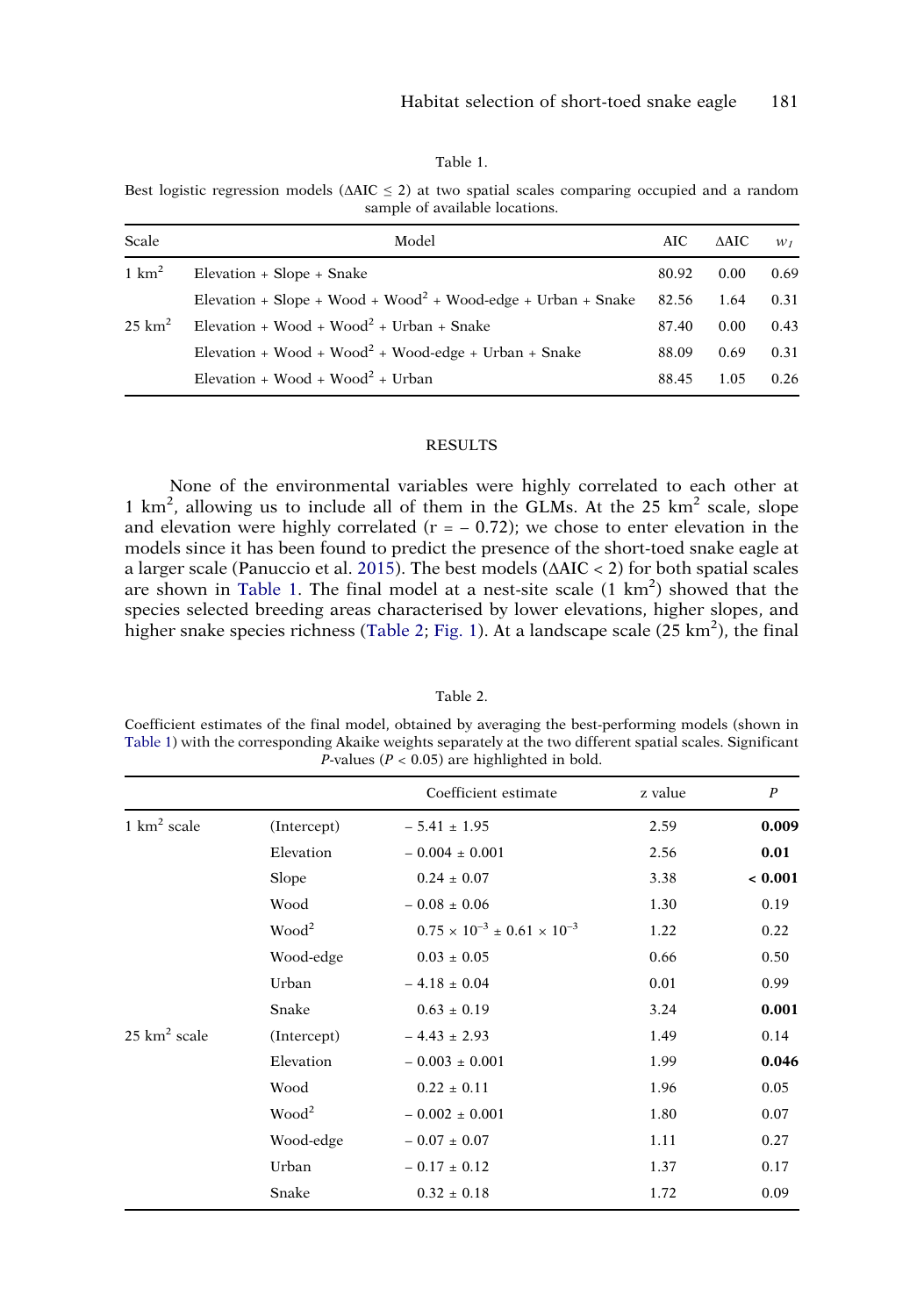

<span id="page-4-0"></span>Fig. 1. — Relationship between the presence/absence of short-toed snake eagles and environmental variables at a nest-site (1 km<sup>2</sup>, upper panels) and a landscape scale (25 km<sup>2</sup>, lower panels) in the Latium Region, central Italy. Only significant and nearly significant relationships are shown (see [Table 2\)](#page-3-1). Points of presence/absence are jittered on the Y-axis with random noise to enhance visualisation.

model showed that birds selected areas characterised by lower elevations for nesting with a tendency towards intermediate values of wood cover (with a peak around 50%; see [Fig. 1](#page-4-0)) and snake species richness and had a smaller effect size compared to the same effect at a nest-site scale (1 km<sup>2</sup>) ([Table 2](#page-3-1); [Fig. 1](#page-4-0)). The model validation performed by the AUC showed that final models predicted 89.2 and 85.6% of data, respectively, for nest-sites and landscape scales.

### **DISCUSSION**

<span id="page-4-4"></span><span id="page-4-3"></span><span id="page-4-2"></span><span id="page-4-1"></span>The highlight of this study is the strong relationship between snake species richness and the occurrence of breeding short-toed snake eagles at both spatial scales  $(1$  and  $25 \text{ km}^2)$ . The same link was found in other Mediterranean environments, such as southeastern Spain and across Italy, but at a much larger scale (100 km<sup>2</sup>; Moreno-Rueda & Pizarro [2007](#page-7-12); Panuccio et al. [2015\)](#page-7-11). The result that prey species richness can explain nest-site selection at a very fine scale  $(1 \text{ km}^2)$  suggests that optimal breeding sites are placed as close as possible to hunting areas, as has previously been shown for another raptor species, the red kite (Milvus milvus, Pfeiffer & Meyburg [2015\)](#page-7-13). High numbers of prey species could favour the short-toed snake eagle, since different snake species can be active at different times (Ernst et al. [2012;](#page-7-14) Rocha et al. [2014\)](#page-7-15) and/or select different microhabitats (Gomes & Almeida-Santos [2012](#page-7-16)), which increases the probability of the predator contacting potential prey. The stronger relationship at a small scale  $(1 \text{ km}^2)$  with respect to larger scales [both the 25 km<sup>2</sup> of the present study and  $100 \text{ km}^2$  reported in Moreno-Rueda and Pizarro [\(2007](#page-7-12))] implies that nest-site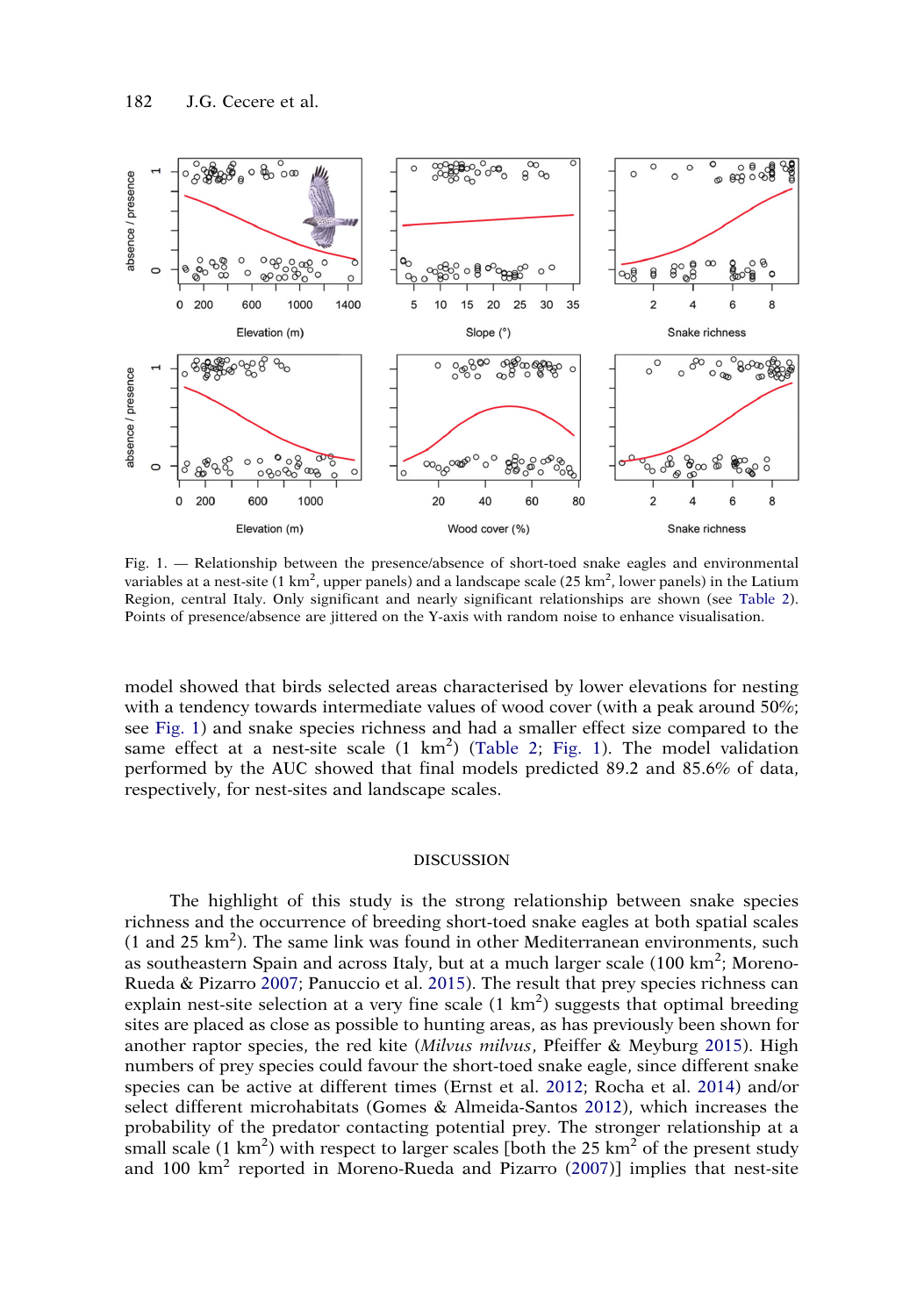selection by the short-toed snake eagle is in accordance with prey occurrence. This may suggest an ability for this raptor to assess habitat quality when establishing breeding territories after returning from African wintering grounds; this is a useful skill that has been observed in other bird species (Orians & Wittenberger [1991\)](#page-7-17).

<span id="page-5-4"></span><span id="page-5-1"></span>At the same time, considering that this bird mainly catches the most abundant snake species with a preference for the largest individuals (Gil-Sánchez  $\&$ Pleguezuelos [2001](#page-7-18)), the short-toed snake eagle could favour snake richness through a top-down regulation process. Thereby, eagles would regulate the population size of the commonest species and reduce inter-specific competition among snakes as a cascading effect (Moreno-Rueda & Pizarro [2007\)](#page-7-12).

<span id="page-5-0"></span>In addition to snake species richness, the presence of breeding pairs at a small landscape scale was positively related to high slopes. Reliefs with deep sides are also selected by the species breeding in the Alicante province in Spain (López-Iborra et al. [2011](#page-7-19)). The study area (Latium Region) is characterised by a high density of human population, in particular in the areas surrounding Rome and in the flat areas. Therefore, we can expect that short-toed snake eagles prefer rugged areas for breeding, where human pressure is lower than elsewhere. Alternatively, eagles could select these rugged sites in order to take advantage of rising thermal updrafts, which are used for soaring and searching for food, as has also been hypothesised for juvenile Bonelli's eagles (Hieraaetus fasciatus) selecting steeper slopes for their temporary settlements (Balbontín [2005\)](#page-6-8). Low elevations were preferred by short-toed snake eagles for breeding (average elevation of occurrence: 424 m, SD: 237 m asl) at both small and large spatial scales. The short-toed snake eagle arrives from wintering grounds in March, when temperatures are still cold at higher elevations for finding reptiles. Moreover, considering that elevation is strongly correlated with the average temperature during the breeding season ( $r = -0.96$ ; n = 40 actual nesting sites; average temperature in May–August from WorldClim; Hijmans et al. [2005](#page-7-20)), we can conjecture that low elevations were selected due to higher temperatures, which in turn can also favour snake activity. At a large scale, breeders preferred areas characterised by intermediate values of wood cover and avoided both heavily open and wooded landscapes. The species needs open areas for hunting (Bakaloudis et al. [1998](#page-6-1)), but also woods for nesting (López-Iborra et al. [2011\)](#page-7-19). Interestingly, the amount of wood-edge, which is an indirect measure of habitat heterogeneity, was not a key factor explaining the presence of the species. However, other studies have reported that ecotonal habitats are the preferred hunting areas for the shorttoed snake eagles (Sánchez-Zapata & Calvo [1999](#page-7-4)). The finer spatial scale of our analysis in comparison with previous studies could probably account for this difference, since landscape heterogeneity arises at larger spatial scales.

<span id="page-5-3"></span><span id="page-5-2"></span>In conclusion, this study provides further support for the role of short-toed snake eagles as sentinel species for Mediterranean habitats, and highlights the link between the location of nesting sites and the occurrence of human-modified landscapes characterised by high prey richness.

## ACKNOWLEDGEMENTS

We thank Stefano Ricci, Valter Ceccarelli, Massimo Brunelli, Francesca Zintu, Fabio Borlenghi, Alberto Sorace, Ferdinando Corbi, Luigi Corsetti, Silvano Roma, and Emiliano De Santis for their great work during the short-toed snake eagle survey carried out in Latium in 2007 under the framework of the BirdMonitoring 2007 project, funded by Direzione Regionale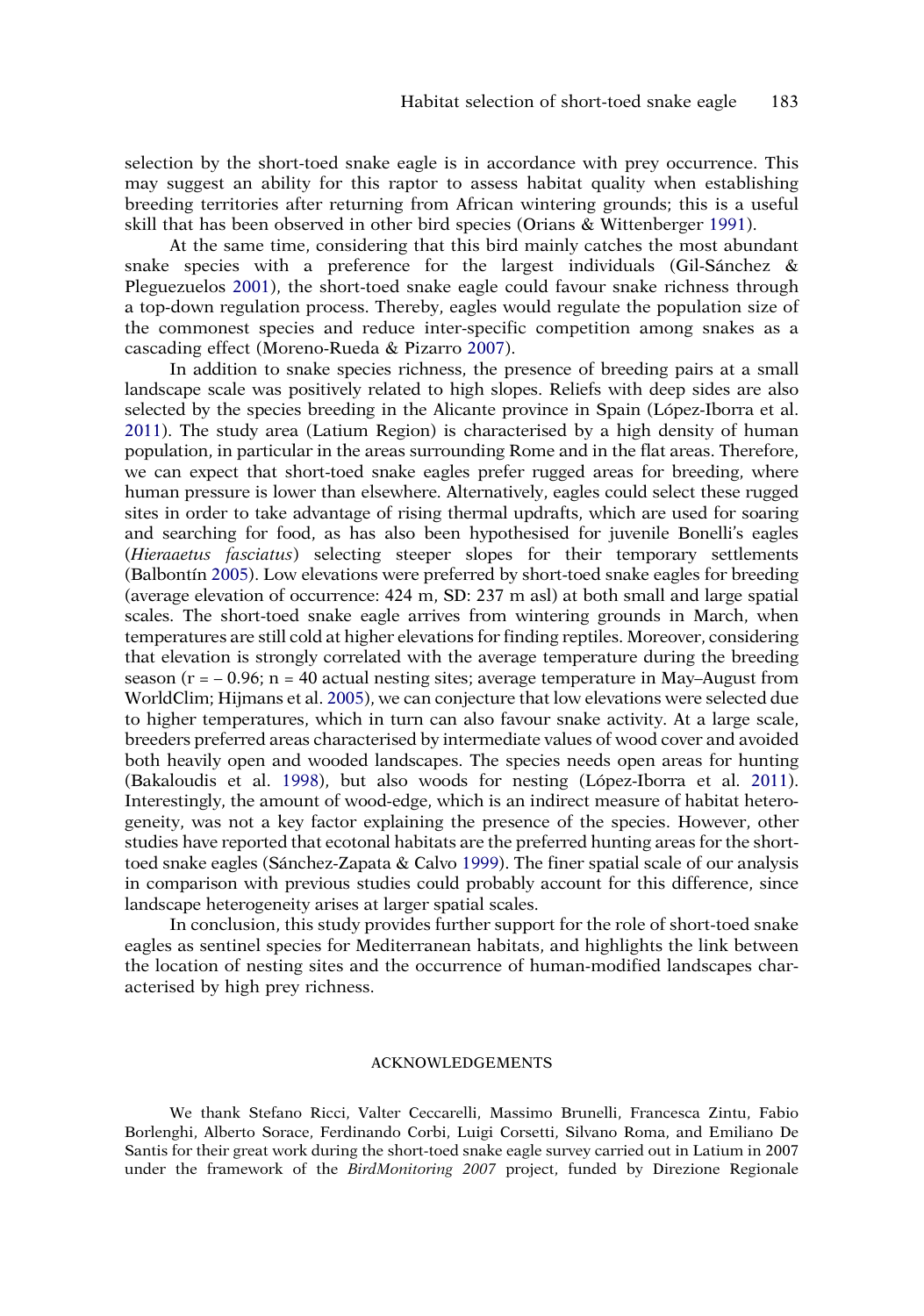Ambiente e Cooperazione tra i Popoli, Regione Lazio and managed by LIPU and the Regional Agency of Parks (ARP Lazio). We thank Javier Balbontín and Miguel Ferrer for constructive comments on a previous draft of the manuscript.

Pascual López-López is supported by a 'Juan de la Cierva-incorporación' postdoctoral grant of the Spanish Ministry of Economy and Competitiveness (Reference IJCI-2014-19190). Simona Imperio is supported by the Project of Interest "NextData" (PNR 2011-2013). This study also benefited from collaboration with the European Union's Horizon 2020 project ECOPOTENTIAL (No. 641762).

#### DISCLOSURE STATEMENT

No potential conflict of interest was reported by the authors.

#### FUNDING

This work was supported by the Direzione Regionale Ambiente e Cooperazione tra i Popoli, Regione Lazio; LIPU; Regional Agency of Parks (ARP Lazio); a Juan de la Cierva-incorporación' postdoctoral grant of the Spanish Ministry of Economy and Competitiveness [IJCI-2014-19190]; Project of Interest "NextData" [PNR 2011–2013]; and the European Union's Horizon 2020 project ECOPOTENTIAL [641762].

#### ORCID

Jacopo G. Cecere D http://orcid.org/0000-0002-4925-2730

### **REFERENCES**

- <span id="page-6-3"></span>Agostini N, Mellone U. [2008](#page-1-0). Does migration flyway of short-toed snake-eagles breeding in central Italy reflect the colonization history? J Raptor Res. 42:158–159.
- <span id="page-6-0"></span>Amores F, Franco A. [1981](#page-1-1). Alimentation et écologie du Circaète Jean-le-Blanc dans le sud de l'Espagne. Alauda. 49:59–64. French.
- <span id="page-6-1"></span>Bakaloudis DE, Vlachos CG, Holloway GJ. [1998](#page-1-2). Habitat use by short-toed eagles Circaetus gallicus and their reptilian prey during the breeding season in Dadia Forest (north-eastern Greece). J Appl Ecol. 35:821–828.
- <span id="page-6-8"></span>Balbontín J. [2005](#page-5-0). Identifying suitable habitat for dispersal in Bonelli's eagle: an important issue in halting its decline in Europe. Biol Conserv. 126:74–83.
- <span id="page-6-7"></span>Barton K. [2013.](#page-2-0) MuMIn: multi-model inference. R package version 1.9.13. Available from: [http://](http://CRAN.R-project.org/package=MuMIn) [CRAN.R-project.org/package=MuMIn](http://CRAN.R-project.org/package=MuMIn)
- <span id="page-6-2"></span>BirdLife International. [2015.](#page-1-3) Circaetus gallicus. The IUCN Red List of Threatened Species 2015: e. T22734216A80165019; [cited 2016 Dec 7]. Available from: [10.2305/IUCN.UK.2015-4.](https://doi.org/10.2305/IUCN.UK.2015-4.RLTS.T22734216A80165019.en) [RLTS.T22734216A80165019.en](https://doi.org/10.2305/IUCN.UK.2015-4.RLTS.T22734216A80165019.en)
- <span id="page-6-5"></span>Blasi C. [1994](#page-2-1). Fitoclimatologia del Lazio [Phytoclimatology of Lazio]. Roma: Università La Sapienza e Regione Lazio, Assessorato Agricultura-Foreste, Caccia e Pesca. Italian.
- <span id="page-6-6"></span>Burnham KP, Anderson DR. [2002](#page-2-2). Model selection and multimodel inference: a practical information-theoretic approach. 2nd ed. Berlin: Springer-Verlag.
- <span id="page-6-4"></span>Ceccarelli V, Ricci S. [2007](#page-1-4). Monitoraggio delle coppie di Biancone Circaetus gallicus nella ZPS "Comprensorio-Tolfetano-Cerite". Alula. 14:3–7. Italian.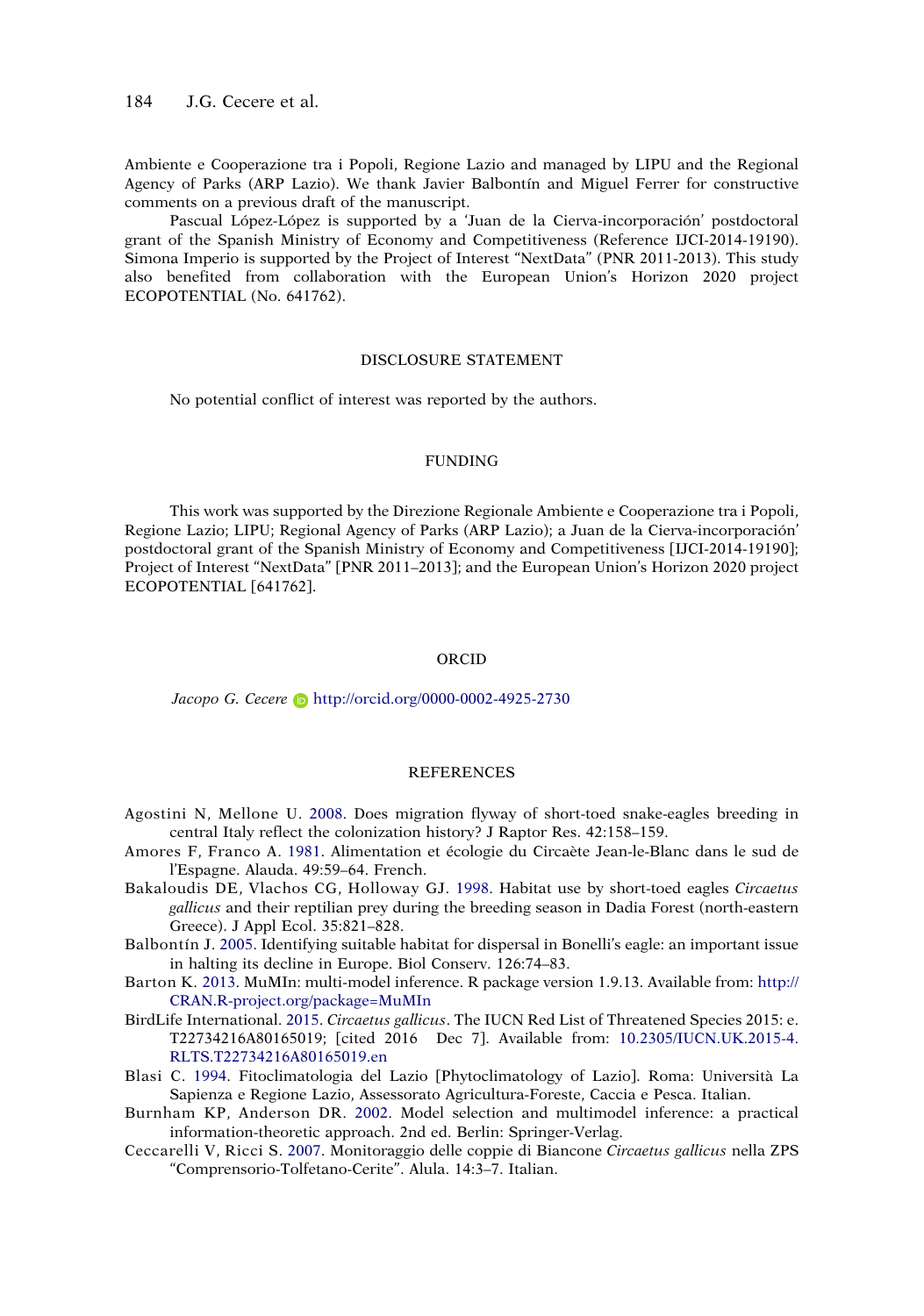- <span id="page-7-7"></span>Cramp S, Simmons KEL. [1980](#page-2-3). The birds of western palearctic. Vol II. London: Oxford University Press.
- <span id="page-7-14"></span>Ernst CH, Orr JM, Creque TC, Laemmerzahl AF, Hartsell TD. [2012.](#page-4-1) Annual and daily activity cycles of snakes in northern Virginia, USA. Herpetol Bull. 121:23–28.
- <span id="page-7-18"></span>Gil-Sánchez MJ, Pleguezuelos JM. [2001](#page-5-1). Prey and prey-size selection by the short-toed eagle (Circaetus gallicus) during the breeding season in Granada (south-eastern Spain). J Zool. 255:131–137.
- <span id="page-7-16"></span>Gomes CA, Almeida-Santos SM. [2012.](#page-4-2) Microhabitat use by species of the genera Bothrops and Crotalus (Viperidae) in semi-extensive captivity. J Venom Anim Toxins Incl Trop Dis. 18:393–398.
- <span id="page-7-20"></span>Hijmans RJ, Cameron SE, Parra JL, Jones PG, Jarvis A. [2005.](#page-5-2) Very high resolution interpolated climate surfaces for global land areas. Intern J Climat. 25:1965–1978.
- <span id="page-7-19"></span>López-Iborra GM, Limiñana R, Pavón D, Martínez-Pérez JE. [2011](#page-5-3). Modelling the distribution of short-toed eagle (Circaetus gallicus) in semi-arid Mediterranean landscape: identifying explanatory variables and their implications for its conservation. Eur J Wildl Res. 57:83– 93.
- <span id="page-7-6"></span>López-López P, García-Ripollés C, Aguilar JM, García-López F, Verdejo J. [2006](#page-2-4). Modelling breeding habitat preferences of Bonelli's eagle (*Hieraaetus fasciatus*) in relation to topography, disturbance, climate and land use at different spatial scales. J Ornithol. 147:97– 107.
- <span id="page-7-12"></span>Moreno-Rueda G, Pizarro M. [2007](#page-4-3). Snake species richness and shrubland correlate with the short-toed eagle (Circaetus gallicus) distribution in south-eastern Spain. Ann Zool Fennici. 44:314–320.
- <span id="page-7-0"></span>Newton I. [1979.](#page-1-5) Population ecology of raptors. London: T. & A.D. Poyser.
- <span id="page-7-17"></span>Orians GH, Wittenberger JF. [1991](#page-5-4). Spatial and temporal scales in habitat selection. Am Nat. 137:S29–S49.
- <span id="page-7-5"></span>Panuccio M, Agostini N, Premuda G. [2012.](#page-1-0) Ecological barriers promote risk minimization and social learning in migrating short-toed snake eagles. Ethol Ecol Evol. 24:74–80.
- <span id="page-7-11"></span>Panuccio M, Lucia G, Agostini N, Ottonello D, Bogliani G. [2015.](#page-3-2) Motion capacity, geography and ecological features explain the present distribution of a migratory top predator. Ecol Res. 30:181–190.
- <span id="page-7-13"></span>Pfeiffer T, Meyburg BU. [2015](#page-4-4). GPS tracking of Red Kites (Milvus milvus) reveals fledgling number is negatively correlated with home range size. J Ornithol. 156:963–975.
- <span id="page-7-9"></span>R Core Team. [2016](#page-2-5). R: A language and environment for statistical computing. Vienna, Austria: R Foundation for Statistical Computing. Available from: <https://www.R-project.org/>
- <span id="page-7-10"></span>Robin X,Turck N,Hainard A,Tiberti N,Lisacek F,Sanchez JC,Müller M. [2011](#page-2-6). pROC: an opensource package for R and S+ to analyze and compare ROC curves. BMC Bioinformatics. 12:77.
- <span id="page-7-15"></span>Rocha MC, Hartmann PA, Winck GR, Cechin SZ. [2014.](#page-4-1) Seasonal, daily activity, and habitat use by three sympatric pit vipers (Serpentes, Viperidae) from southern Brazil. An Acad Bras Cienc. 86:695–706.
- <span id="page-7-4"></span>Sánchez-Zapata JA, Calvo JF. [1999](#page-1-6). Raptor distribution in relation to landscape composition in semi-arid Mediterranean habitats. J Appl Ecol. 36:254–262.
- <span id="page-7-8"></span>Scalisi M, Capizzi D, Monaco A, Pizzol I, Sinibaldi I. [2011](#page-2-7). Rete Ecologica Regionale (REcoRd\_Lazio): approccio metodologico e primi risultati. In: Bruschi M, Scalisi M, editors. Verso un piano per il sistema delle aree protette del Lazio. Roma: Edizioni ARP; p. 55–102. Italian.
- <span id="page-7-3"></span>Sergio F, Caro T, Brown D, Clucas B, Hunter J, Ketchum J, McHugh K, Hiraldo F. [2008.](#page-1-7) Top predators as conservation tools: ecological rationale, assumptions, and efficacy. Annu Rev Ecol Evol Syst. 39:1–19.
- <span id="page-7-1"></span>Sergio F, Newton I. [2003](#page-1-8). Occupancy as a measure of territory quality. J Anim Ecol. 72:857–865.
- <span id="page-7-2"></span>Sergio F, Newton I, Marchesi L, Pedrini P. [2006](#page-1-7). Ecologically justified charisma: preservation of top predators delivers biodiversity conservation. J Appl Ecol. 43:1049–1055.